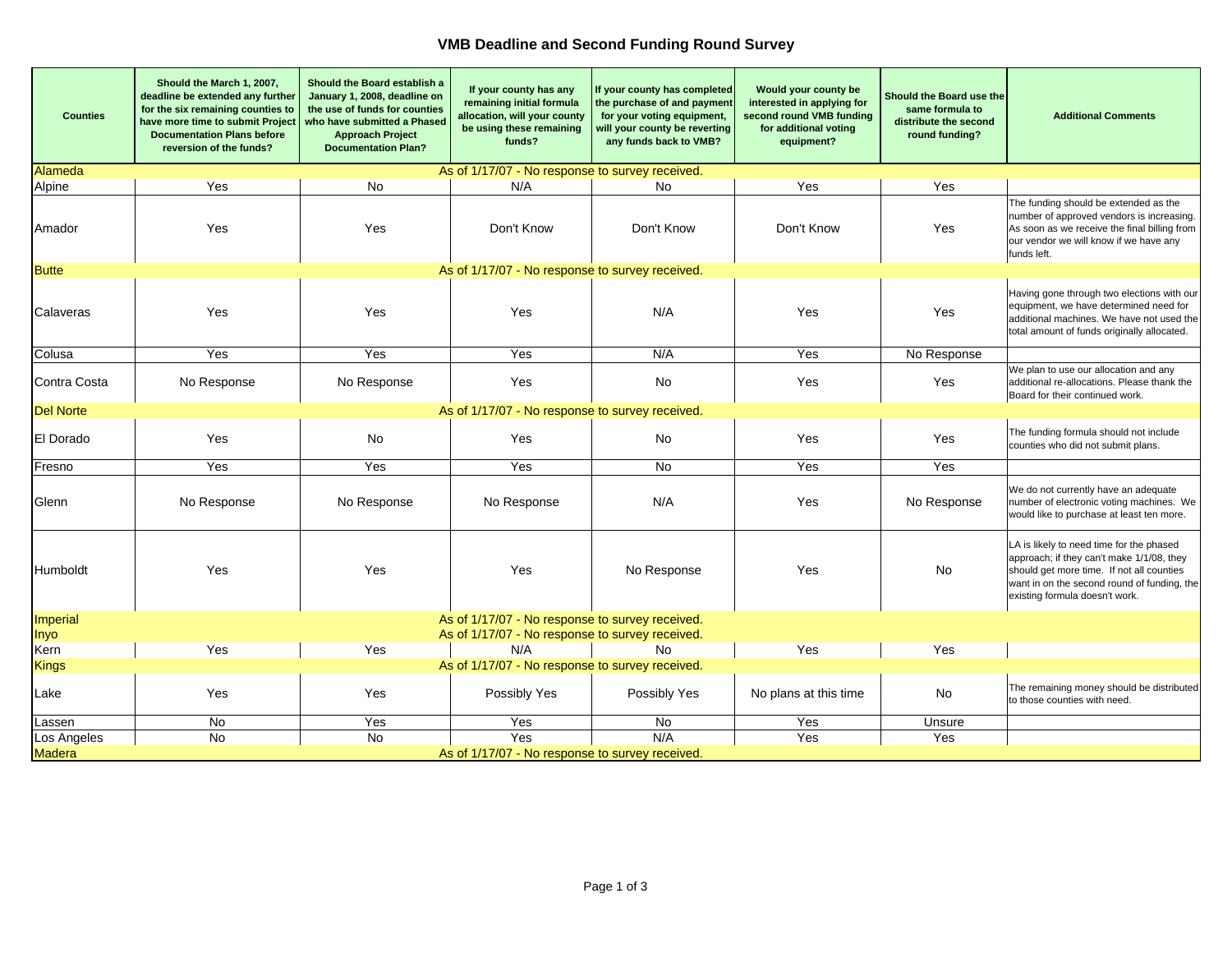## **VMB Deadline and Second Funding Round Survey**

| <b>Counties</b>                                                         | Should the March 1, 2007,<br>deadline be extended any further<br>for the six remaining counties to<br>have more time to submit Project<br><b>Documentation Plans before</b><br>reversion of the funds? | Should the Board establish a<br>January 1, 2008, deadline on<br>the use of funds for counties<br>who have submitted a Phased<br><b>Approach Project</b><br><b>Documentation Plan?</b> | If your county has any<br>remaining initial formula<br>allocation, will your county<br>be using these remaining<br>funds? | If your county has completed<br>the purchase of and payment<br>for your voting equipment,<br>will your county be reverting<br>any funds back to VMB? | Would your county be<br>interested in applying for<br>second round VMB funding<br>for additional voting<br>equipment? | Should the Board use the<br>same formula to<br>distribute the second<br>round funding? | <b>Additional Comments</b>                                                                                                                                                                                                                                                                                           |
|-------------------------------------------------------------------------|--------------------------------------------------------------------------------------------------------------------------------------------------------------------------------------------------------|---------------------------------------------------------------------------------------------------------------------------------------------------------------------------------------|---------------------------------------------------------------------------------------------------------------------------|------------------------------------------------------------------------------------------------------------------------------------------------------|-----------------------------------------------------------------------------------------------------------------------|----------------------------------------------------------------------------------------|----------------------------------------------------------------------------------------------------------------------------------------------------------------------------------------------------------------------------------------------------------------------------------------------------------------------|
| Marin                                                                   | Yes                                                                                                                                                                                                    | Yes                                                                                                                                                                                   | Yes                                                                                                                       | No                                                                                                                                                   | Yes                                                                                                                   | Yes                                                                                    | Marin County plans future upgrades to its<br>voting system due to improvements in<br>voting equipment and changes in federal<br>regulations. Since the certification process<br>is lengthy, the deadline for spending VMB<br>funds must be extended as far out as<br>possible.                                       |
| <b>Mariposa</b>                                                         |                                                                                                                                                                                                        |                                                                                                                                                                                       | As of 1/17/07 - No response to survey received.                                                                           |                                                                                                                                                      |                                                                                                                       |                                                                                        |                                                                                                                                                                                                                                                                                                                      |
| Mendocino                                                               | No Response                                                                                                                                                                                            | No Response                                                                                                                                                                           | Yes                                                                                                                       | No Response                                                                                                                                          | No Response                                                                                                           | Yes                                                                                    | With the impending review of voting<br>systems by the new Secretary of State, I<br>think we should keep all funding options<br>open.                                                                                                                                                                                 |
| Merced                                                                  | Yes                                                                                                                                                                                                    | Yes                                                                                                                                                                                   | Yes                                                                                                                       | <b>No</b>                                                                                                                                            | Yes                                                                                                                   | Yes                                                                                    |                                                                                                                                                                                                                                                                                                                      |
| <b>Modoc</b>                                                            |                                                                                                                                                                                                        |                                                                                                                                                                                       | As of 1/17/07 - No response to survey received.                                                                           |                                                                                                                                                      |                                                                                                                       |                                                                                        |                                                                                                                                                                                                                                                                                                                      |
| Mono                                                                    | No                                                                                                                                                                                                     | No                                                                                                                                                                                    | Yes                                                                                                                       | <b>No</b>                                                                                                                                            | Yes                                                                                                                   | Yes                                                                                    |                                                                                                                                                                                                                                                                                                                      |
| <b>Monterey</b>                                                         |                                                                                                                                                                                                        |                                                                                                                                                                                       | As of 1/17/07 - No response to survey received.                                                                           |                                                                                                                                                      |                                                                                                                       |                                                                                        |                                                                                                                                                                                                                                                                                                                      |
| Napa                                                                    | No Response                                                                                                                                                                                            | No Response                                                                                                                                                                           | No Response                                                                                                               | No Response                                                                                                                                          | No Response                                                                                                           | Yes                                                                                    |                                                                                                                                                                                                                                                                                                                      |
| Nevada                                                                  | Yes                                                                                                                                                                                                    | Undecided                                                                                                                                                                             | N/A                                                                                                                       | N/A                                                                                                                                                  | N/A                                                                                                                   | Undecided                                                                              | Nevada County is one of the six counties<br>identified above, please see attached report<br>on our progress to date and the justification<br>for deadline extension.                                                                                                                                                 |
| Orange                                                                  | Yes                                                                                                                                                                                                    | Yes                                                                                                                                                                                   | N/A                                                                                                                       | N/A                                                                                                                                                  | N/A                                                                                                                   | Yes                                                                                    |                                                                                                                                                                                                                                                                                                                      |
| Placer                                                                  | Yes                                                                                                                                                                                                    | Yes                                                                                                                                                                                   | Yes                                                                                                                       | N/A                                                                                                                                                  | Yes                                                                                                                   | Yes                                                                                    | Our purchase is complete, but we are still<br>awaiting an invoice from our vendor. Once<br>we are able to appear in front of the VMB,<br>we will be requesting our remaining balance<br>and will not be reverting any funds.                                                                                         |
| <b>Plumas</b>                                                           |                                                                                                                                                                                                        |                                                                                                                                                                                       | As of 1/17/07 - No response to survey received.                                                                           |                                                                                                                                                      |                                                                                                                       |                                                                                        |                                                                                                                                                                                                                                                                                                                      |
| <b>Riverside</b>                                                        |                                                                                                                                                                                                        |                                                                                                                                                                                       | As of 1/17/07 - No response to survey received.                                                                           |                                                                                                                                                      |                                                                                                                       |                                                                                        |                                                                                                                                                                                                                                                                                                                      |
| Sacramento                                                              | No Preference                                                                                                                                                                                          | No Preference                                                                                                                                                                         | N/A                                                                                                                       | No.                                                                                                                                                  | Yes                                                                                                                   | Yes                                                                                    |                                                                                                                                                                                                                                                                                                                      |
| <b>San Benito</b><br>San Bernardino                                     | No Response                                                                                                                                                                                            | No Response                                                                                                                                                                           | As of 1/17/07 - No response to survey received.<br>N/A                                                                    | N/A                                                                                                                                                  | Yes                                                                                                                   | Yes                                                                                    |                                                                                                                                                                                                                                                                                                                      |
|                                                                         |                                                                                                                                                                                                        |                                                                                                                                                                                       |                                                                                                                           |                                                                                                                                                      |                                                                                                                       |                                                                                        |                                                                                                                                                                                                                                                                                                                      |
| San Diego                                                               | Yes                                                                                                                                                                                                    | No                                                                                                                                                                                    | Yes                                                                                                                       | N/A                                                                                                                                                  | N/A                                                                                                                   | Yes                                                                                    | Due to the structure of our contract and the<br>continued uncertainty of certification of<br>contracted for components and equipment<br>and the potential need for additional<br>components in advance of the next election<br>cycle, flexibility rather that an arbitrary<br>deadline would better serve our goals. |
| <b>San Francisco</b><br>As of 1/17/07 - No response to survey received. |                                                                                                                                                                                                        |                                                                                                                                                                                       |                                                                                                                           |                                                                                                                                                      |                                                                                                                       |                                                                                        |                                                                                                                                                                                                                                                                                                                      |
| San Joaquin                                                             | No                                                                                                                                                                                                     | Yes                                                                                                                                                                                   | N/A                                                                                                                       | No                                                                                                                                                   | Yes                                                                                                                   | Yes                                                                                    |                                                                                                                                                                                                                                                                                                                      |